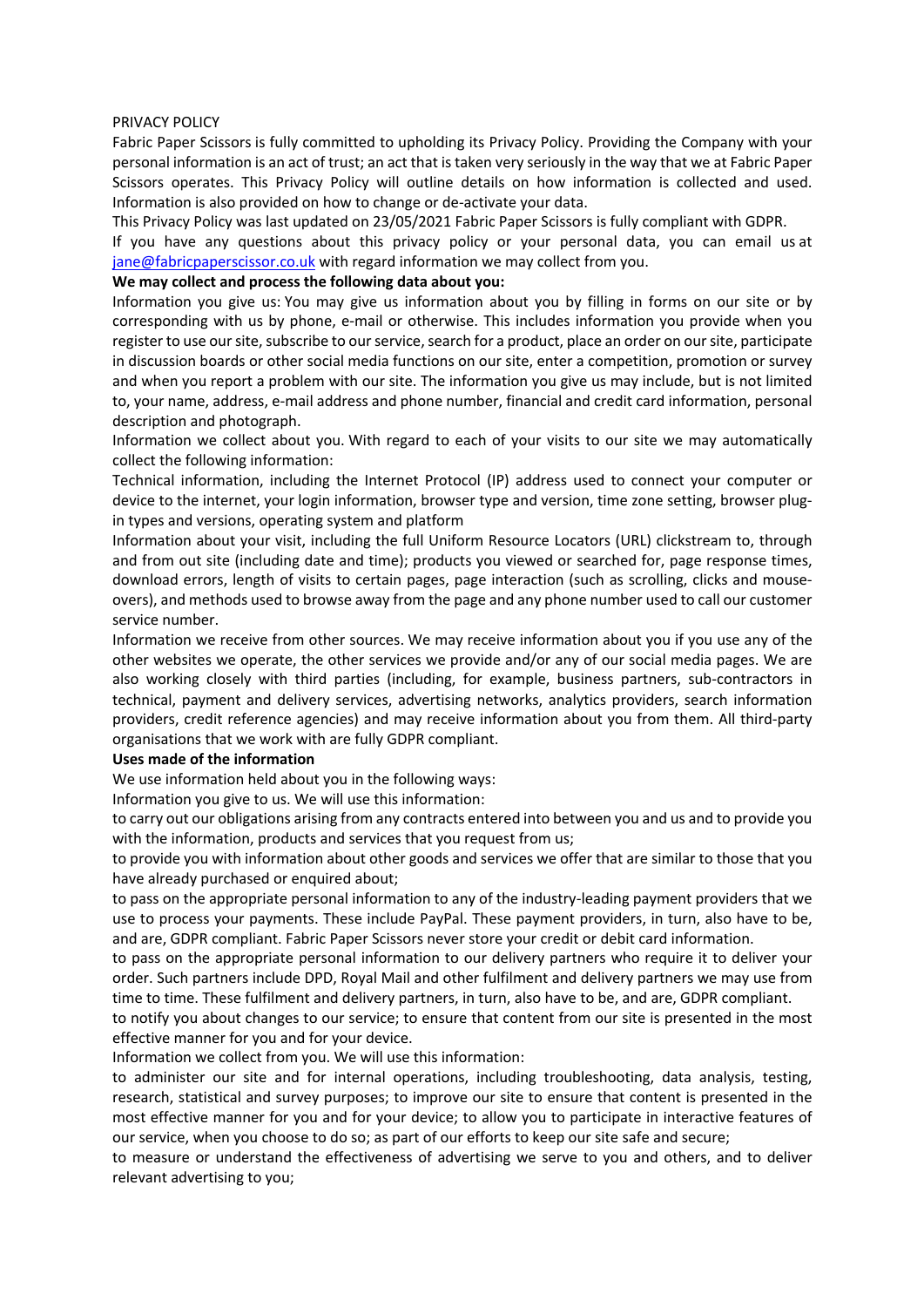to make suggestions and recommendations to you and other users of our site about goods or services that may interest you or them.

Information we receive from other sources. We may combine this information with information you give to us and information we collect about you. We may use this information and the combined information for the purposes set out above (depending on the types of information we receive).

## **Disclosure of your information**

We may share information with selected third parties including;

In the event that we sell or buy any business or assets. in which case we may disclose your personal data to the prospective seller or buyer of such business or assets.

If Fabric Paper Scissors or substantially all of its assets are acquired by a third party, in which case personal data held by it about its customers will be one of the transferred assets.

If we are under a duty to disclose or share your personal data in order to comply with any legal obligation, or in order to enforce or apply our terms of use or terms and conditions of supply and other agreement; or to protect our rights, property, or safety, our customers, or other. This includes exchanging information with other companies and organisations for the purposes of fraud protection and credit risk reduction.

#### **Where we store your personal data**

The data we collect from you may be transferred to, and stored at, a destination outside the European Economic Area (EEA). It may also be processed by staff operating outside the EEA who work for us or for one of our suppliers. Such staff maybe engaged in, among other things, the fulfilment of your order, the processing of your payment details and the provision of support services. By submitting your personal data, you agree to this transfer, storing or processing. We will take all necessary steps as we can to ensure that your data is treated securely and in accordance with this privacy policy.

Where we have given you (or where you have chosen) a password which enables you to access certain parts of our site, you are responsible for keeping this password confidential. We ask you not to share your password with anyone.

Unfortunately, the transmission of information via the internet is not completely secure. Although we will do our very best to protect your personal data, we cannot guarantee the security of your data transmitted to our site; any transmission is at your own risk. Once we have received your information, we will use strict procedures and security features to try and prevent unauthorised access.

#### **Personally Identifiable Information**

This is defined as any personal information that could identify you such as your name, address, telephone number, billing and shipping information, credit card information or e-mail address. Generally, when you visit any Fabric Paper Scissors website, you are not required to disclose who you are or reveal any personally identifiable information. Since Fabric Paper Scissors takes your privacy seriously, no personally identifiable information will be collected unless it is voluntarily provided.

#### **Access to information**

Fabric Paper Scissors will not sell or provide any personal details in its possession to third party marketing companies. Only directors and authorised employees of Fabric Paper Scissors have access to customer information. Information may only be disclosed to third parties if consent is received, if we are compelled or authorised to do so by Law, or if there is a reasonable belief that there is a threat to someone's life or health.

## **Security and Storage of information collected**

Our company is hosted on the Wix.com platform. Wix.com provides us with the online platform that allows us to sell our products and services to you. Your data may be stored through Wix.com's data storage, databases and the general Wix.com applications. They store your data on secure servers behind a firewall.

All direct payment gateways offered by Wix.com and used by our company adhere to the standards set by PCI-DSS as managed by the PCI Security Standards Council, which is a joint effort of brands like Visa, MasterCard, American Express and Discover. PCI-DSS requirements help ensure the secure handling of credit card information by our store and its service providers.

Fabric Paper Scissors is committed to maintaining the security of data collected and protecting it from loss, misuse or alteration. This applies to demographic information, client site usage information and personally identifiable information. Data collected is stored on secure Fabric Paper Scissors servers that can be